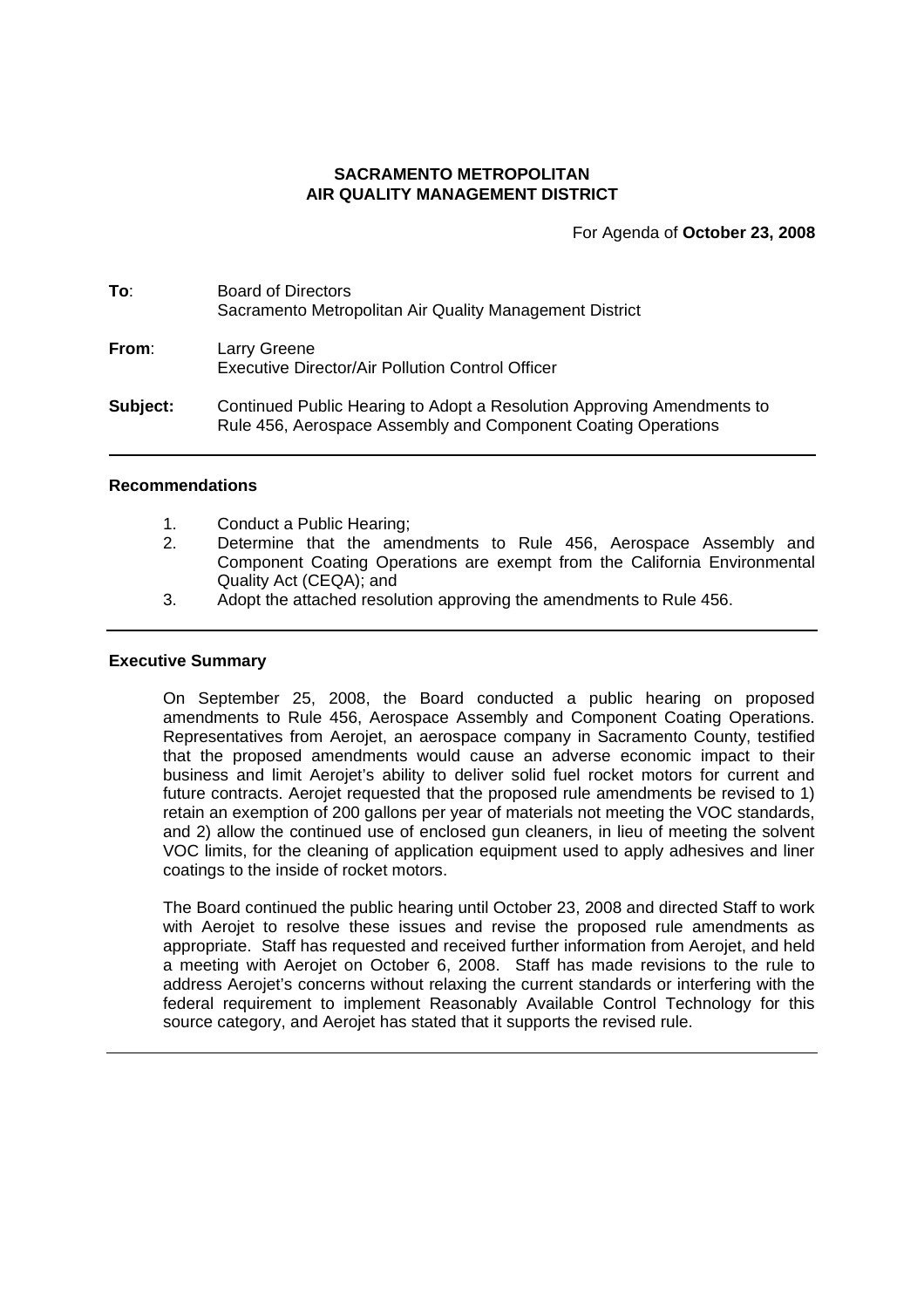## **Attachments**

The table below identifies the attachments to this memo.

| <b>Item</b>                   | <b>Attachment</b> | <b>Page Number</b> |
|-------------------------------|-------------------|--------------------|
| Board Resolution for Rule 456 |                   |                    |
| Draft Rule 456                |                   |                    |
| Aerojet Correspondence        |                   | 25                 |
| September 2008 Board Package  |                   |                    |

# **Background**

In the 2003 Triennial Report, the District committed to adopt more stringent solvent cleaning standards to satisfy state plan requirements for "all feasible measures." South Coast Air Quality Management District Rule 1171, Solvent Cleaning Operations, was identified as the most stringent feasible measure to reduce emissions from solvent cleaning. These requirements have also been adopted by the San Joaquin Valley Unified Air Pollution Control District. Amendments to Rule 456, Aerospace Assembly and Component Coating Operations, will fulfill the District's state plan commitment, and will achieve emission reductions that will help the District attain the federal 8-hour ozone standard.

Section 182(b)(2) of the federal Clean Air Act requires that District rules implement Reasonably Available Control Technology (RACT) for all major sources of VOCs as well as VOC sources that are covered by a Control Techniques Guideline (CTG) document issued by U.S. EPA. In December 1997, U.S. EPA issued a CTG for aerospace coating operations that established minimum requirements for RACT. The revised amendments to Rule 456 satisfy the RACT requirement.

At the September 25, 2008 public hearing, Staff proposed amendments to Rule 456. This rule limits VOC emissions from aerospace assembly and coating operations, which include coating removal (stripping), surface preparation and cleaning, and application equipment cleanup material. The proposed amendments were released for public comment on April 1, 2008, and included:

- Lowering the solvent VOC limits for the cleaning of spray guns used in coating operations from 200 g/l to 25 g/l;
- Adding a sunset date for the option of using an enclosed gun cleaner in lieu of  $\bullet$ complying with the 25 g/l VOC limit for the cleaning of spray guns used in coating operations;
- $\bullet$ Revising the low usage exemption to lower the usage limit from 200 gallons to 55 gallons;
- Adding a definition of "electrostatic spray;"
- $\bullet$ Revising the duration of records requirement from three to five years to be consistent with other District rules; and
- Updating the test methods to specify the most current test methods.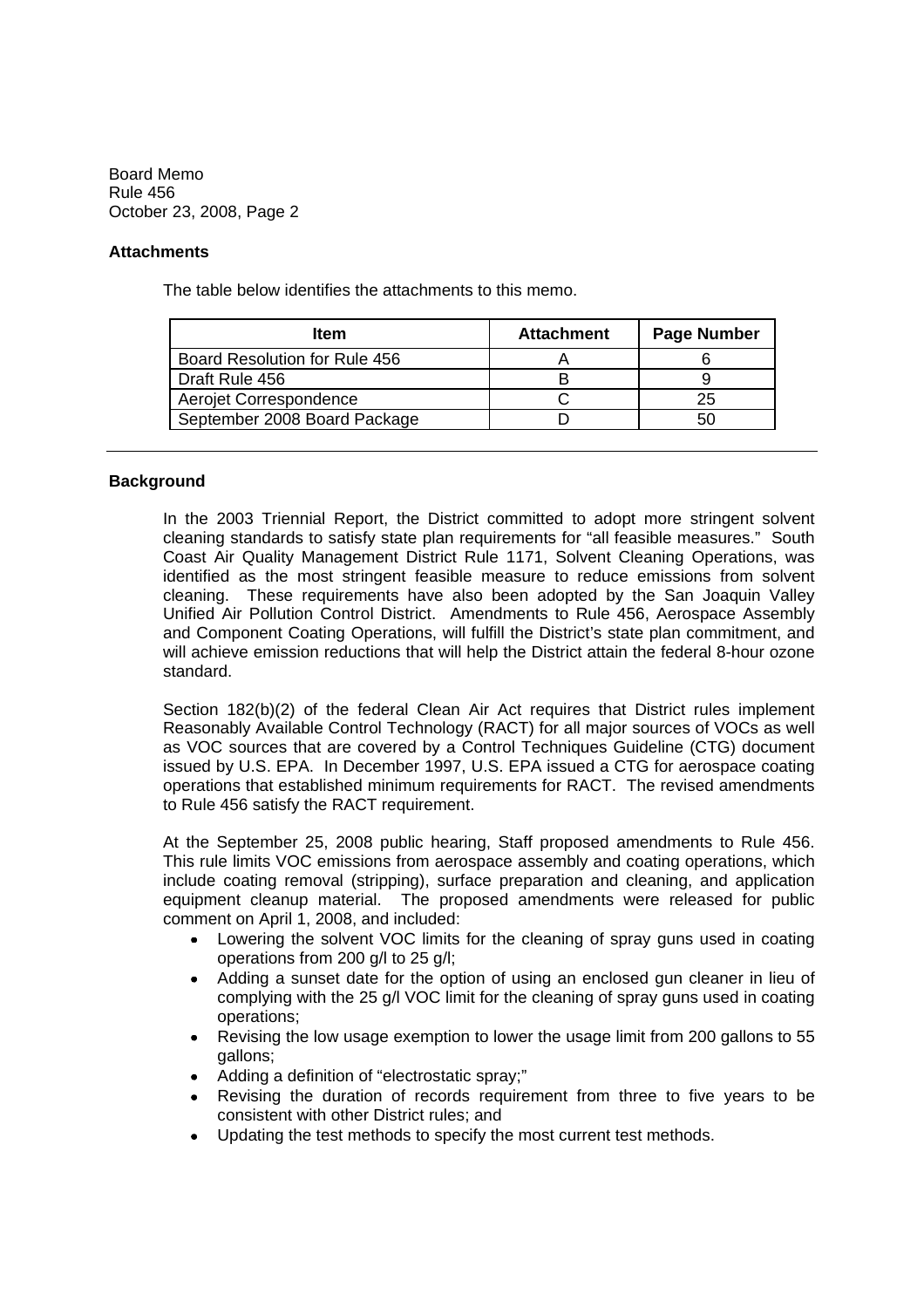> Representatives from Aerojet, an aerospace company in Sacramento County, submitted new comments three days before the hearing and provided new information in their hearing testimony indicating that the proposed amendments would cause an adverse economic impact to their business and limit Aerojet's ability to deliver solid fuel rocket motors for current and future contracts. Aerojet is one of only two manufacturers of solid rocket motors in the U.S., and the only one operating in California. Aerojet's representatives stated that current anticipated contracts to deliver solid rocket motors for the SM-1 and HAWK missile programs will require the use of a noncompliant adhesive material (known as FM47) in an amount that would exceed the proposed exemption level of 55 gallons per year. FM47 is required to be used as a liner adhesive under the military specifications for the SM-1 and HAWK rocket motors, and there are currently no qualified substitute materials. Aerojet estimates that restricting the usage of FM47 to 55 gallons per year would cause an economic loss of approximately \$100 million, including lost revenue and costs to requalify substitute adhesives, and would force the layoff of 150 employees.

> Aerojet currently complies with the solvent cleaning requirements of Rule 456 by using enclosed gun cleaners to clean the equipment used to apply adhesives and liner material to the inside of the rocket motors. Aerojet's representatives stated that significant technical problems and costs would be incurred if the use of enclosed gun cleaners was no longer allowed as a compliance option for cleaning application equipment. Aerojet uses six different solvents in the cleaning of liner/adhesive application equipment, and the cost to requalify substitute solvents is approximately \$250,000 per solvent for a total cost of \$1.5 million. Aerojet stated that that the search for suitable replacement solvents is further complicated because their policies prevent the use of certain solvent that pose risks to worker safety due to high flammability or toxicity. In particular, Aerojet's Fire Marshall testified that the use of acetone, an exempt compound with a high flammability and low flash point, would require extensive changes to buildings and ventilation systems.

> Aerojet requested that the proposed rule amendments be revised to: 1) retain an exemption of 200 gallons per year for materials not meeting the VOC standards, and 2) allow the continued use of enclosed gun cleaners, in lieu of meeting the solvent VOC limits, for the cleaning of application equipment used to apply adhesives and liner coatings to the inside of rocket motors.

## **Proposed Revisions to Rule Amendments**

Staff sent a letter to Aerojet on September 26, 2008, requesting additional information on the use of FM47 adhesive and the cleaning of application equipment for adhesives/liner materials. Aerojet responded to Staff's request in a letter dated October 3, 2008. (These letters are included in Attachment C.) Staff also met with Aerojet representatives on October 6, 2008.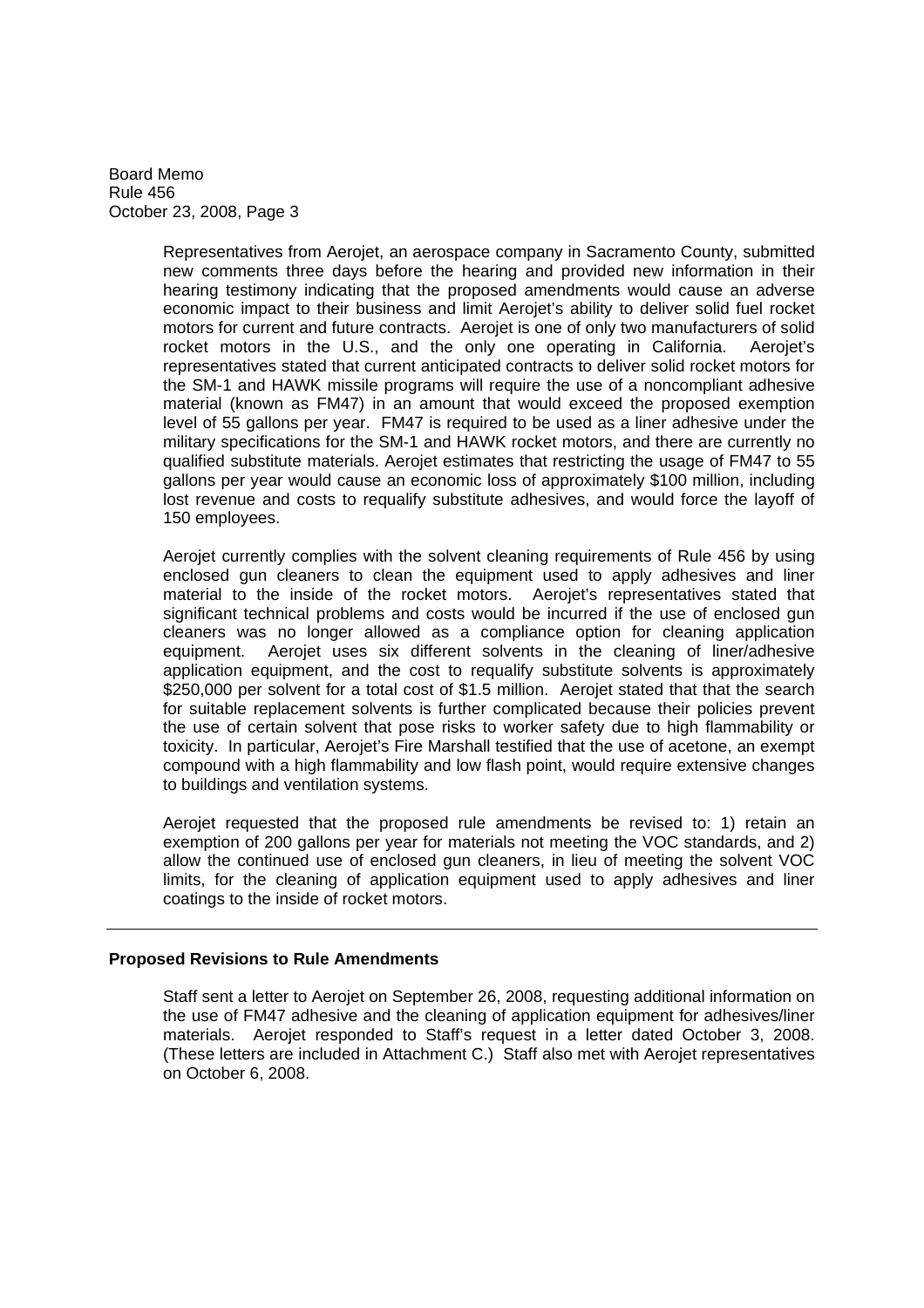> After reviewing the information provided by Aerojet, Staff has revised the proposed amendments to Rule 456. Staff has revised the original proposal to:

- Modify the low usage exemption (Section 110) to:
	- allow the use of up to 200 gallons per year of rocket motor adhesive that does not meet the VOC limits specified in the rule, provided that the VOC content of the rocket motor adhesive does not exceed 890 g/l;
	- limit the usage of all other materials that do not meet the VOC limits specified in the rule to a total of 55 gallons per year; and
	- limit the usage of all materials, including rocket motor adhesives, that do not meet the VOC limits specified in the rule to a total of 200 gallons per year.
- $\bullet$ Add an exemption (Section 114) that allows application equipment used in a rocket motor lining process to be cleaned in an enclosed gun cleaner instead of using solvent that meets the VOC content limits specified in the rule; and
- Add a definition (Section 245) of "rocket motor lining process" as the application of adhesive or any other material to the inside of the solid rocket motor casing to promote adhesion or to provide insulation from the propellant.

The proposed revisions meet the federal RACT requirements and do not relax current standards. The revised proposal will reduce the emission benefits of the proposed amendments by approximately 2 pounds per year of VOC.

The proposed revisions address Aerojet's concerns about the costs and downtime for requalifying replacement materials and the potential loss of revenue associated with the amendments to Rule 456, and will reduce the number of buildings and ventilation systems that may need to be modified to use acetone or other exempt solvents safely. At the meeting on October 6, 2008, Aerojet's representatives indicated that they would support the proposed revisions.

## **Environmental Review and Compliance**

Staff finds that the proposed rule is exempt from the California Environmental Quality Act as an action by a regulatory agency for protection of the environment (Class 8 Categorical Exemption, Section 15308 State CEQA Guidelines) and because it can be seen with certainty that there is no possibility that the activity in question may have a significant adverse effect on the environment (Section 15061(b)(3), State CEQA Guidelines).

California Public Resources Code (Section 21159) requires an environmental analysis of the reasonably foreseeable methods of compliance. Compliance is expected to be achieved by the replacement of current cleaning solvents with compliant products. Compliant products may contain higher levels of exempt compounds, but these exempt compounds are generally less toxic than the VOC solvents they replace. Some replacement compounds may have greater flammability and lower flash points than currently used materials, but worker safety is sufficiently protected by state and federal Occupational Safety and Health Administration regulations. The proposed rule will not